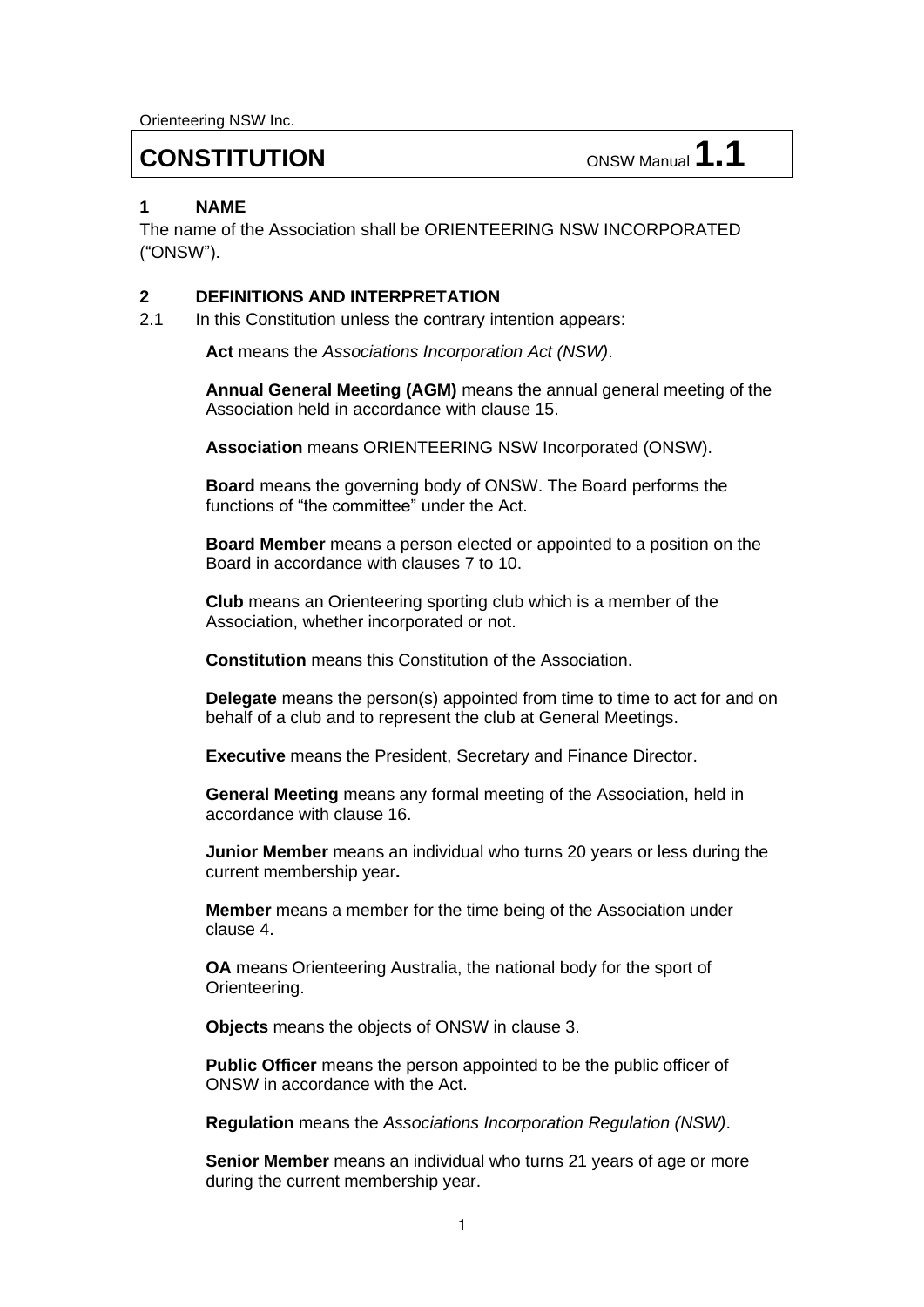**Special General Meeting (SGM)** means a general meeting of the Association convened to consider a Special Resolution, in accordance with clause 17.

**Special Resolution** means a special resolution defined in the Act.

- 2.2 In this Constitution:
	- (a) a reference to a function includes a reference to a power, authority and duty, and
	- (b) a reference to the exercise of a function includes, if the function is a duty, a reference to the performance of the duty.
- 2.3 The provisions of the *[Interpretation Act 1987](http://www.legislation.nsw.gov.au/xref/inforce/?xref=Type%3Dact%20AND%20Year%3D1987%20AND%20no%3D15&nohits=y)* apply to and in respect of this Constitution in the same manner as those provisions would so apply if this Constitution were an instrument made under the Act.

## **3 OBJECTS AND POWERS**

The objects for which ONSW is established and powers of ONSW are:

(a) To promote the benefits of Orienteering in NSW to individuals and families as both a community and an elite sport.

(b) To co-operate with organisations administering the sport in other States of Australia and other countries. This includes allowing other State and Territory Associations or clubs to produce maps and/or run events within the geographic boundaries of NSW, subject to conditions approved by the Board.

(c) To affiliate with OA.

(d) To participate as a member of OA so the sport of Orienteering can be conducted, encouraged, promoted, advanced and administered in New South Wales,

(e) To act at all times on behalf of, and in the interest of, the members and the sport in New South Wales, having regard to the public interest in its operations.

(f) To determine which orienteering clubs based within New South Wales shall be granted affiliation to ONSW, and to regulate the operation of the affiliated clubs.

(g) To regulate the relationships between affiliated clubs and the members thereof and to provide facilities for settlement of disputes, punishment of misconduct and for breaches of the Constitution of ONSW or any Rules or Regulations made by ONSW.

(h) To raise revenue to support ONSW's activities.

(i) To make grants by way of gift and to render other financial assistance to affiliated clubs and other persons and bodies connected with the conduct of the sport.

(j) To hear and determine upon and settle all questions or disputes on any matter relating to orienteering in NSW.

(k) To hear and determine upon any allegation, complaint or charge which may be made or laid against any club or member thereof involving a breach of Constitution or the Rules and Regulations of ONSW or the laws relating to orienteering.

(l) To apply appropriate penalties for any breach of the Constitution or the Rules and Regulations of ONSW or laws relating to Orienteering by any club member.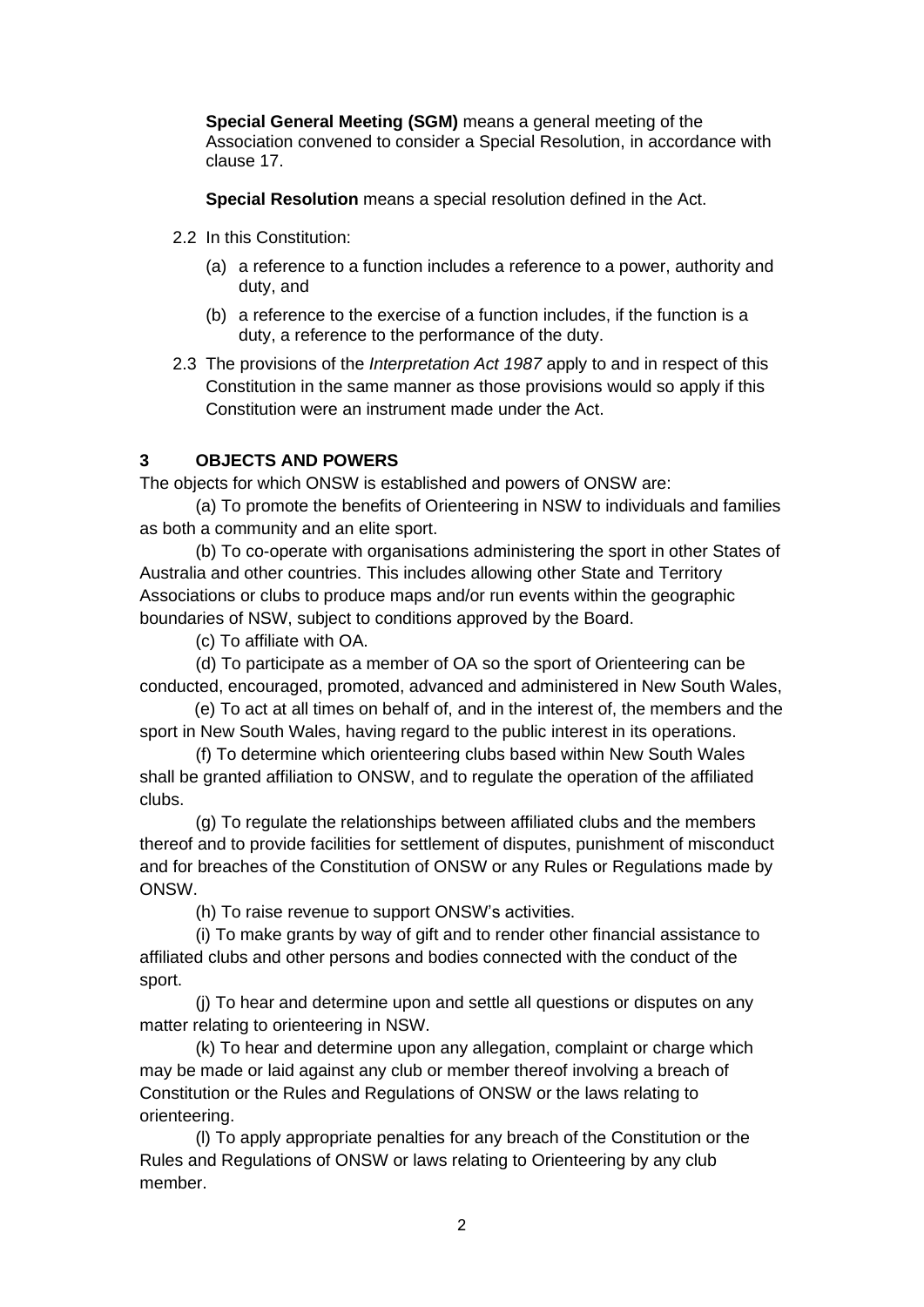(m) To delegate such of its powers as are appropriate to any committee or committees appointed by ONSW.

(n) To employ staff for the purpose of carrying out its objects.

(o) To adopt and implement such policies as may be developed by OA, including (as relevant and applicable) member protection, anti-doping, health and safety, junior sport, infectious diseases and such other matters as may arise as issues to be addressed in the sport.

(p) To enter into any arrangements with governments, municipalities, government departments, statutory authorities, corporations, organisations or individuals that may appear conducive to ONSW's objects or ONSW's interests, to obtain any rights and privileges which ONSW may think it desirable to obtain and to carry out, exercise and comply with any such arrangements, rights, privileges and concessions.

(q) To invest and utilise the funds of ONSW in such manner as may from time to time be considered appropriate.

(r) To publish any newspapers, periodicals, books or leaflets in hard copy or electronic form that ONSW may think desirable for the promotion of its objects.

(s) To operate as a not-for-profit organisation. The assets and income of ONSW shall be applied solely in furtherance of its above‑mentioned objects and no portion shall be distributed directly or indirectly to the members of the organisation except as bona fide compensation for services rendered or expenses incurred on behalf of the organisation.

(t) To undertake and or do all such things or activities which are necessary, incidental or conducive to the advancement of these objects.

#### **4 MEMBERS**

(a) Any person may apply for membership of ONSW by agreeing to abide by ONSW's Rules and Regulations, nominating an affiliated club and paying the appropriate fee.

(b) The members of ONSW shall consist of:

(i) Clubs, which subject to this Constitution, shall be represented by one or more Delegates, who shall have the right to receive notice of General Meetings and to be present, debate and vote on behalf of the club at General Meetings.

(ii) Individual members who shall have the right to be present and speak at General Meetings but shall have no rights to vote at General Meetings.

(iii) Such new or other categories of members as may be established by the Board. Any new category of member established by the Board cannot be granted voting rights without the approval of ONSW at a General Meeting.

(c) A right, privilege or obligation which a person has by reason of being a member of ONSW:

- i. is not capable of being transferred to another person.
- ii. terminates on cessation of the person's membership.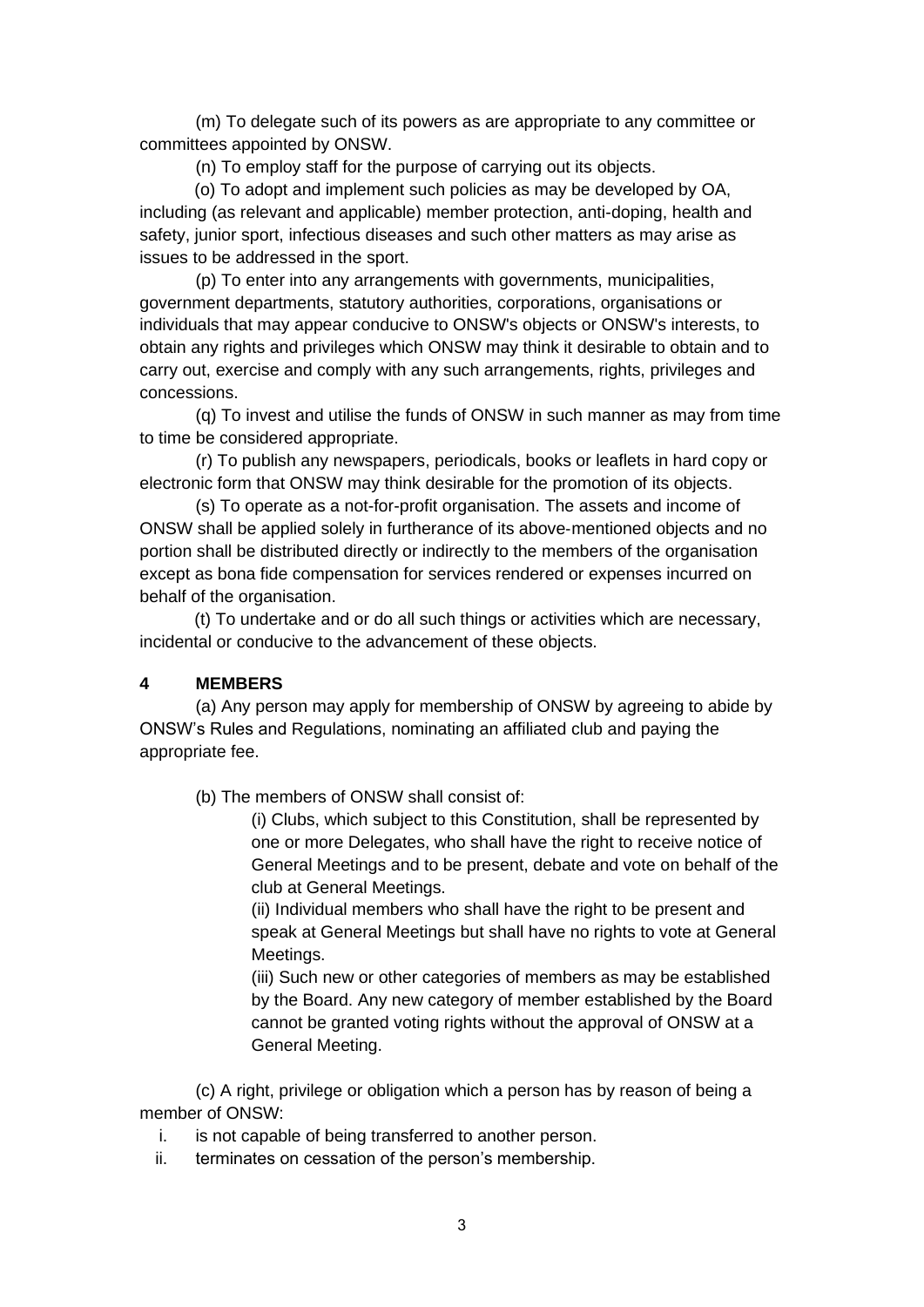# **5 REGISTER OF MEMBERS**

(a) The ONSW Public Officer shall ensure that a register of members is established and maintained. The register may be electronic. The following information for each Individual Member should be recorded (as a minimum):

- i. name
- ii. postal or residential address
- iii. category of member (Senior, Junior, Life)
- iv. email address
- v. year that the person became a member.
- (b) The register of members shall be kept in New South Wales: (i) at the main premises of the Association, or (ii) if the Association has no premises, at the Association's official address.

(c) Having regard to the Act, confidentiality considerations and privacy laws, inspection of the register shall only be available as required by the Act and under clause 29. If permitted, only an extract of the register shall be made available for inspection (but not copying) by members, upon reasonable request.

(d) If a member requests that any information contained on the register about the member (other than the member's name) not be available for inspection, that information shall not be made available for inspection.

(e) A member shall not use information about a person obtained from the register to contact or send material to the person, other than for:

(i) the purposes of sending the person a newsletter, a notice in respect of a meeting or other event relating to the Association or other material relating to the Association, or

(ii) any other purpose necessary to comply with a requirement of the Act or the Regulation.

(f) If the register of members is kept in electronic form:

(i) it shall be convertible into hard copy, and

(ii) the requirements in subclauses (b) and (c) apply as if a reference to the register of members is a reference to a current hard copy of the register of members.

## **6 POWERS OF THE BOARD**

Subject to the Act and this Constitution, the business of ONSW shall be managed, and the powers of ONSW shall be exercised, by the Board. In particular, the Board as the governing body for the sport of Orienteering in New South Wales shall be responsible for acting on State and local issues in accordance with the Objects and shall operate for the benefit of the members and the community throughout New South Wales and shall govern the sport in New South Wales in accordance with this Constitution and in particular the objects.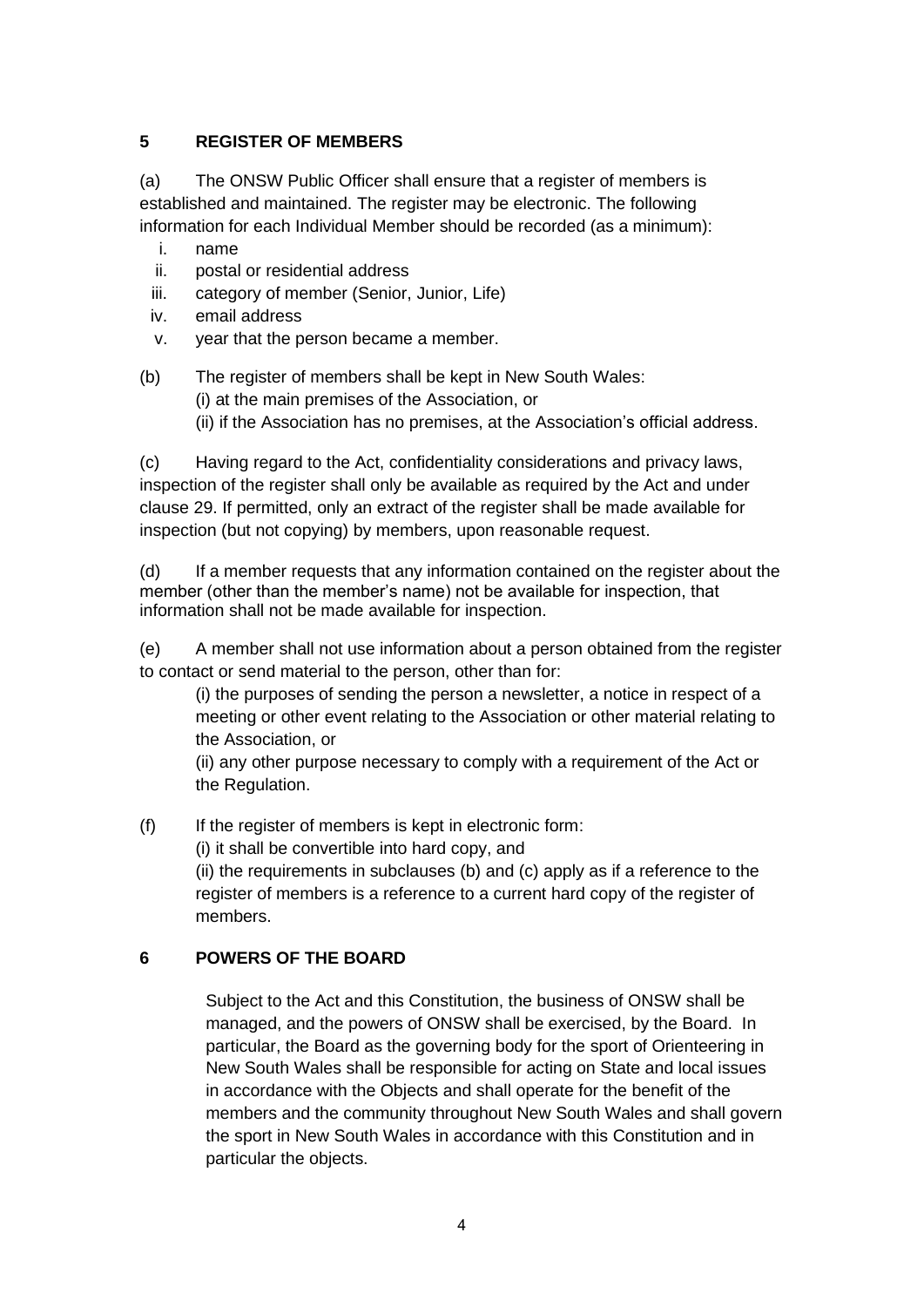## **7 COMPOSITION OF THE BOARD AND EXECUTIVE**

- (a). The affairs of ONSW shall be administered by a Board comprising:
- 1. The President
- 2. The Vice-President
- 3. The Secretary
- 4. The Finance Director
- 5. Up to five (5) other Board Members

(b) All Board members shall be members of ONSW.

(c) The Board may allocate portfolios and/or titles to Board Members. Subject to this Constitution and any properly passed resolution of the Board, the allocation of portfolios or titles does not affect the powers and duties of Board Members.

(d) A register of Board Members shall be maintained, containing the following details of each Board Member:

- i. name
- ii. date of birth
- iii. residential address
- iv. email address
- v. date of becoming a Board Member and the date of ceasing to be on the Board.
- vi. any other particulars as may be prescribed by the Regulations.

(e) A register shall be maintained of any disclosure of interest of any Board Member. This shall include any direct or indirect interests which appear to raise a conflict between that member and the proper performance of Board duties. To avoid conflicts of interest Board Members shall not also act as Delegates.

(f) The President, Secretary and Finance Director shall comprise the Executive of ONSW. If the President is not available the Vice President may, by agreement, act in his or her place. If the need arises the Executive may make urgent decisions on behalf of the Board; such decisions shall be subject to ratification by the Board.

(g) The Executive may in consultation with the Board, as appropriate, employ such personnel as are deemed necessary or appropriate from time to time and such appointments shall be for such period and on such conditions as the Executive determines.

(h) Subject to clauses 9 and 10, a Board Member shall hold office for a term of two years.

(i) A retiring Board Member holds office until the end of the meeting at which that Board Member retires but, subject to the requirement of this Constitution, including clause 7(j) and clause 10, is eligible for re-election.

(j) A Board Member shall not serve more than six consecutive years as a Board Member, including where one or more of the years is as a Board Member appointed to a casual vacancy in accordance with Clause 10.

(k) For the purpose of clauses 7(j) and 10, where service: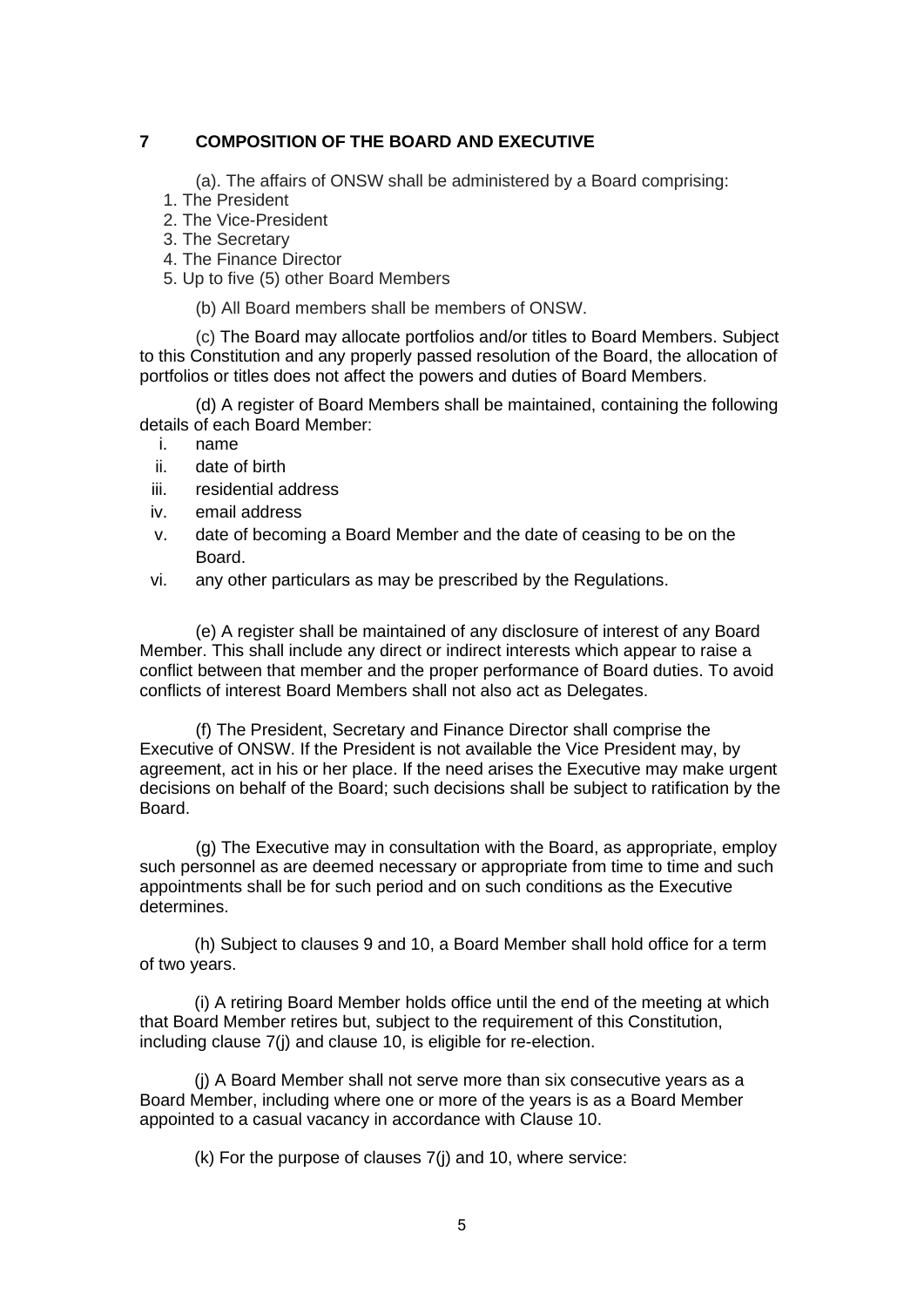- a. by a person as a Board Member under this Constitution is for a period less than two years:
	- i. if the service is less than one year, it shall be treated as one full year;
	- ii. if the service is between one year and two years, it shall be treated as two full years;
- b. by a person as a Board Member takes place immediately before the adoption of this Constitution, the number of consecutive years of service by that person before the adoption of this Constitution shall be treated as service towards clause 7(j), rounded up to the nearest full year**.** Such a Board Member may complete the term which they were serving at the time of the adoption of this Constitution.

(l) A Board Member who has served the maximum number of years in accordance with clause 7(j) shall not be eligible to be a Board Member for two years following the completion of their maximum term.

## **8 NOMINATION AND ELECTION OF BOARD MEMBERS**

(a) The requisite number of Board Members shall be elected at the Annual General Meeting each year.

(b) A nomination for office, indicating the role sought by the nominee and bearing signatures of the nominee, proposer, and seconder shall be in the hands of the Secretary at least three (3) weeks prior to the Annual General Meeting. Details of such nominations shall be sent to all Delegates at least fourteen (14) days prior to such a meeting. Proposer, nominator and nominee shall all be ONSW members.

(c) One or more Returning Officers shall be appointed by the Board to conduct any elections of Board Members. The Returning Officer(s) shall not be a candidate for any elected position.

(d) The Returning Officer in conjunction with the Board shall determine whether an election is to be conducted by electronic voting, postal ballot, written votes or other means. Voting shall be conducted in such manner and by such method as approved by the Board with the proviso that only endorsed Delegates are eligible to vote.

(e) Elections for all positions shall be by a single ballot with the candidate or candidates receiving the highest total of votes being declared elected to the position.

(f) Where there is only one nomination for a particular role, then the person who has nominated in writing for that role shall be declared elected.

(g) If there are an insufficient number of nominations to fill the Board positions, then nominations shall be invited at the meeting for the unfilled position(s). A nomination at the meeting shall not be accepted unless it is seconded and the nominee is present at the meeting. Any necessary election shall be conducted in the manner required for the office.

#### **9 TRANSITIONAL PROVISIONS**

(a) The Board Members at the time this Constitution is adopted shall remain as Board Members until the first AGM following the adoption of this Constitution.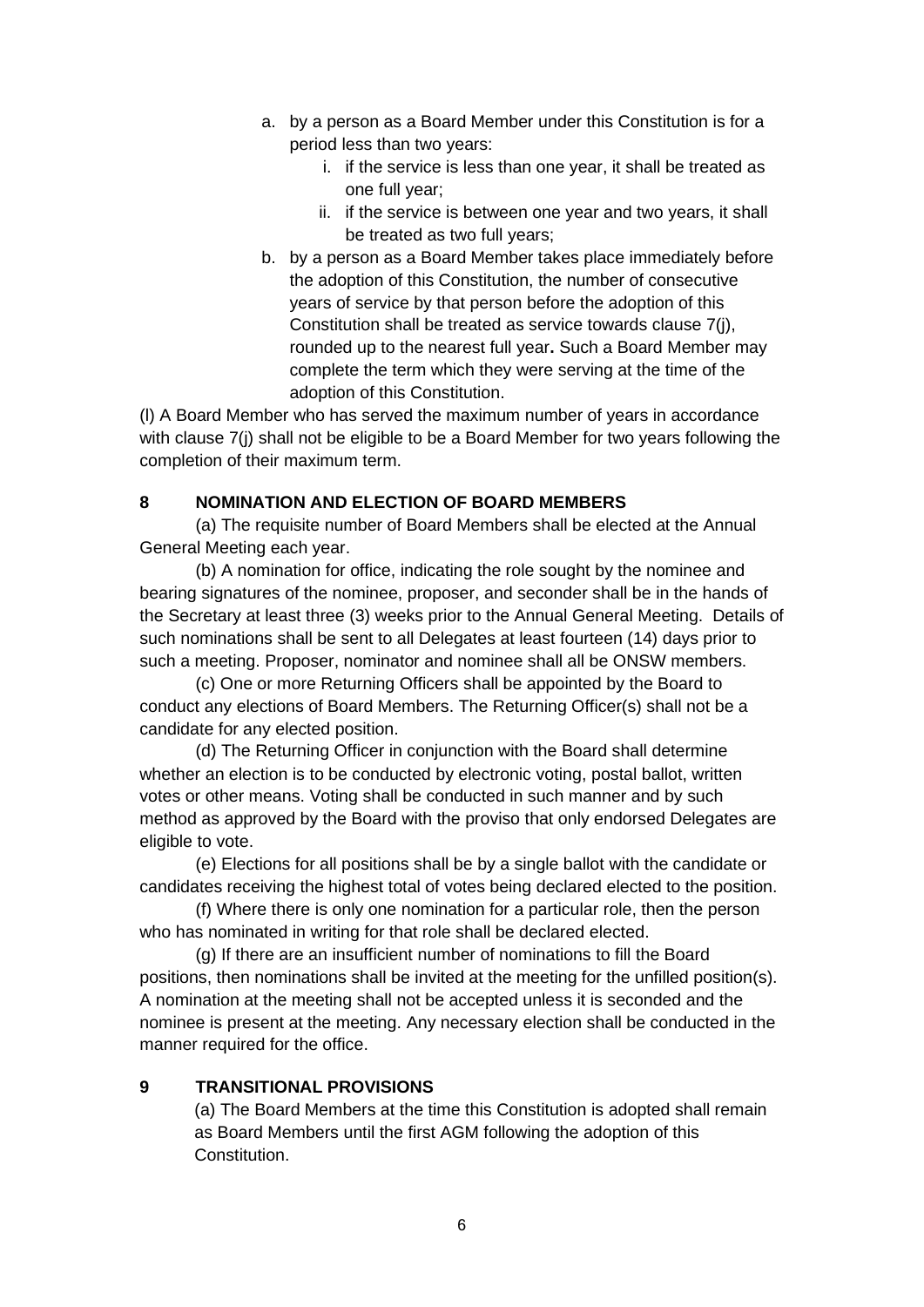(b) At the first AGM following the adoption of this Constitution five Board Members shall be elected for two years and four Board Members shall be elected for one year.

c) At the second AGM following the adoption of this Constitution, four Board Members shall be elected for two years.

(d) The elected cycle shall then proceed based on terms of election.

## **10 VACANCIES ON THE BOARD**

(a) A casual vacancy in the membership of the Board is deemed to occur if the member: (i) dies,

(ii) ceases to be a member of ONSW,

(iii) becomes an insolvent under administration within the meaning of the *Corporations Act* 2001 (Cth) as amended,

(iv) resigns office by notice in writing given to the Secretary,

(v) becomes a mentally incapacitated person,

(vi) is absent from three (3) consecutive meetings of the Board without the consent of the Board; or

(vii) is removed from office under Clause 12.

(b) In the event of a casual vacancy occurring in the membership of the Board, the Board may appoint a member of ONSW to fill the vacancy and the member appointed shall hold the office for the remainder of the previous Board Member's term under this Constitution.

(c) If a casual vacancy arises in the office of a Board Member, the remaining Board Members may act but, if the number of remaining Board Members is not sufficient to constitute a quorum at a meeting of the Board, they may act only for the purpose of increasing the number of Board Members to a number sufficient to constitute such a quorum.

## **11 FUNCTIONS OF THE BOARD**

The Board, subject to any resolution passed by ONSW at meetings:

(a) shall control and manage the affairs of ONSW.

(b) may exercise all such functions as may be exercised by ONSW other than those functions that are required by the Constitution to be exercised by a meeting of ONSW.

(c) has power to perform all such acts and do all such things as appear to the Board to be necessary or desirable for the proper management of the affairs of ONSW.

(d) The Board shall cause a record to be maintained of attendance at its meetings.

(e) The Board shall meet at least six (6) times per year or more often at the direction of a General Meeting or the President or Secretary.

(f) The Board shall determine the order of business of a Board meeting.

(g) A member of the Board who is engaged on business on behalf of ONSW at a time when a meeting of the Board is being held shall be deemed to be in attendance at such meeting of the Board.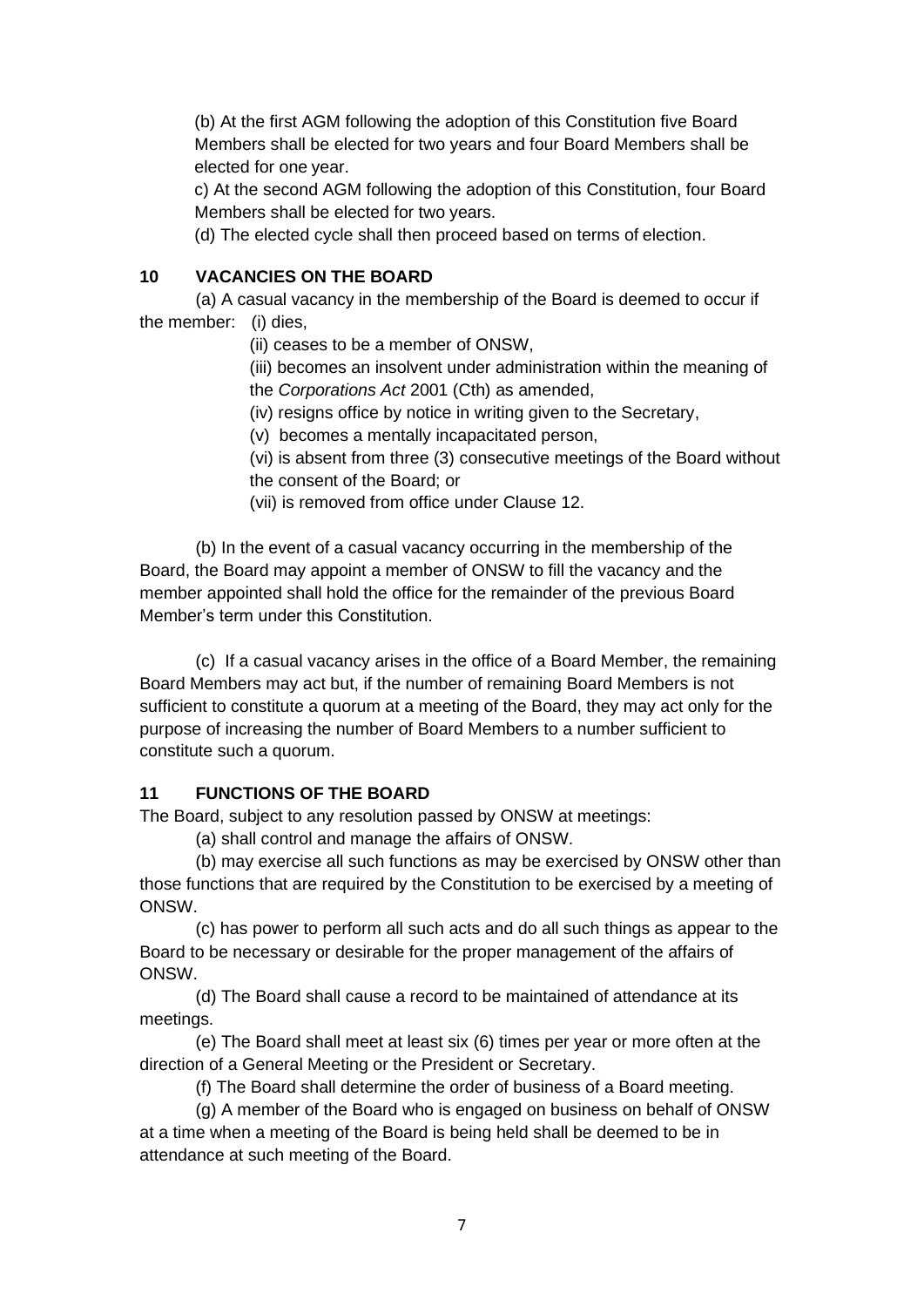(h) A member of the Board may participate at a Board meeting from another venue through the use of technology. A member attending a meeting in this way is entitled to vote as if the member was present in person.

## **12 REMOVAL OF BOARD MEMBER**

(a) A General Meeting of ONSW may suspend a Board Member from that position for:

(i) failing to perform duties to the satisfaction of ONSW,

(ii) knowingly failing to comply with the requirements of the

Constitution or regulations applicable to the position,

(iii) using the position for personal gain without approval of ONSW, or (iv) otherwise using the position to act in a manner contrary to the

interests of ONSW.

(b) A motion to dismiss a Board Member from office shall be proposed and seconded in writing to the Secretary in sufficient time that notice of the motion may be despatched to all Delegates at least thirty (30) days prior to the General Meeting considering such motion.

(c) Any proposed suspension of a Board member from office (subclause b) shall be firstly reviewed by the Executive, who shall determine whether to recommend a Motion of Dismissal from his or her office to a General Meeting.

(d) If the decision is made to proceed with a Motion of Dismissal, the Board Member to whom a proposed resolution referred to in subclause (a) relates will be invited to make representations in writing to the Secretary or President (not exceeding a reasonable length) and request that the representations be notified to the members of ONSW either in writing or to be read out at the meeting at which the resolution is considered.

(e) The Motion of Dismissal is to be determined by a simple majority of votes cast by members of ONSW entitled to vote at General Meetings under clause 4(b)..

(f) A Board Member so dismissed shall have no right of appeal.

## **13 DELEGATION**

(a) The Board may by instrument in writing create or establish or appoint committees, individual officers and consultants to carry out specific duties and functions. The Board shall determine what powers these committees are given. In exercising its power under this clause the Board shall take into account broad stakeholder involvement and where possible gender diversity.

In the establishing instrument, the Board may delegate such functions as are specified in the instrument, other than:

- i. this power of delegation; and
- ii. a function imposed on the Board by the Act or any other law, or this Constitution.

A delegation under this clause may be made subject to such conditions or limitations as to the exercise of any function or at the time or circumstances as may be specified in the delegation.

(b) The President, Secretary, and the Finance Director shall be ex-officio members of all committees.

(c) Committees and members co-opted for specific purpose shall report to the Board as directed.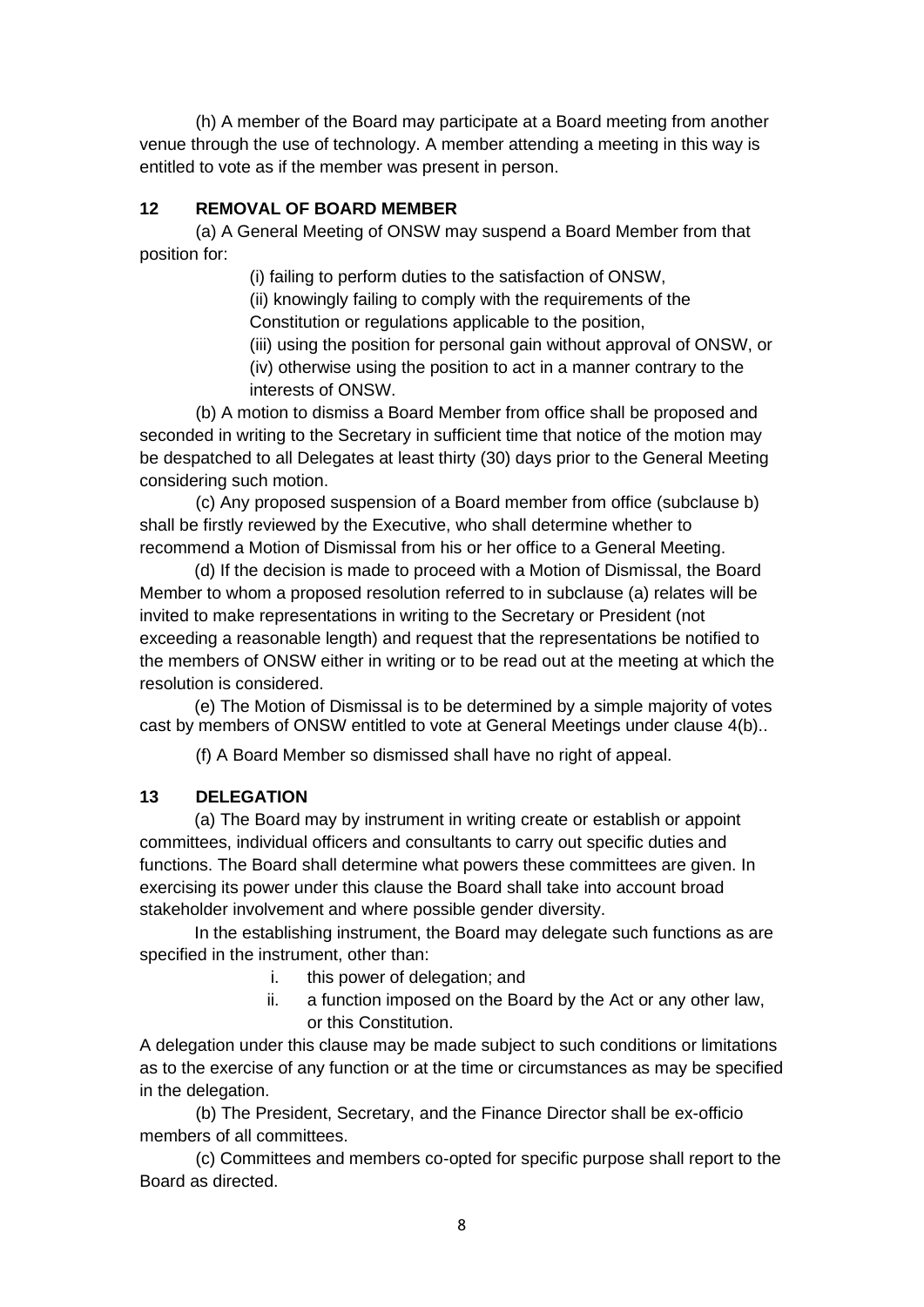(d) A Committee member may participate in a Committee meeting from another venue through the use of technology. A member attending a meeting in this way is entitled to vote as if the member was present in person.

(e) The Board may by resolution and/or instrument in writing, at any time revoke wholly or in part any delegation made under this clause. The Board may also amend or repeal any decision made by such body or person under this clause.

#### **14 ONSW MEETINGS**

(a) The meetings of ONSW shall be:

- 1. Annual General Meeting
- 2. General Meetings
- 3. Special General Meetings

(b) The procedures at meetings shall be governed, where applicable, by the standing orders of ONSW, which will be endorsed by the Meeting at the beginning of each General Meeting.

(c) Only authorised representatives of affiliated clubs (Delegates) shall be permitted to vote at ONSW meetings.

(d) Each affiliated club shall nominate Delegates on the basis of one (1) Delegate for each twenty-five (25) members or part thereof who are aged 18 or over as of 31 December of the previous year provided that no club may have more than five (5) Delegates.

(e) Clubs shall notify in writing to the ONSW Secretary the name(s) of its Delegate(s) and shall advise the Secretary in writing of any change in its representation.

(f) Meetings shall be open to members of the press except when that approval is revoked by majority of the Delegates present at the meeting.

(g) The accidental omission to give notice of a meeting to, or the non-receipt of notice of a meeting by, any Delegate shall not invalidate the proceedings of any meeting.

(h) The attendance of Delegates at all meetings of ONSW shall be recorded.

(i) Meetings shall be chaired by the President or, if the President is not present, by the Vice-President. If both are absent a Board Member shall be appointed by the Board to chair the meeting.

(j) Any Delegate may participate at a meeting from another venue through the use of technology. A Delegate attending a meeting in this way is entitled to vote as if the Delegate was present in person.

(k) Quorums for meetings of ONSW shall be:

1. Annual General Meetings - 50% of Delegates

2. General Meetings - 50% of Delegates

3. Special General Meetings - 50% of Delegates

4. Board Meetings - 5 Board members

(l) No business shall be transacted at a meeting unless a quorum is present, and if, within half an hour of the time appointed for the meeting, a quorum is not present, the Meeting stands adjourned to the same place and at the same hour of the same day in the following week.

(m) If at the adjourned meeting a quorum is not present within half an hour of the time appointed for the meeting, the meeting shall proceed.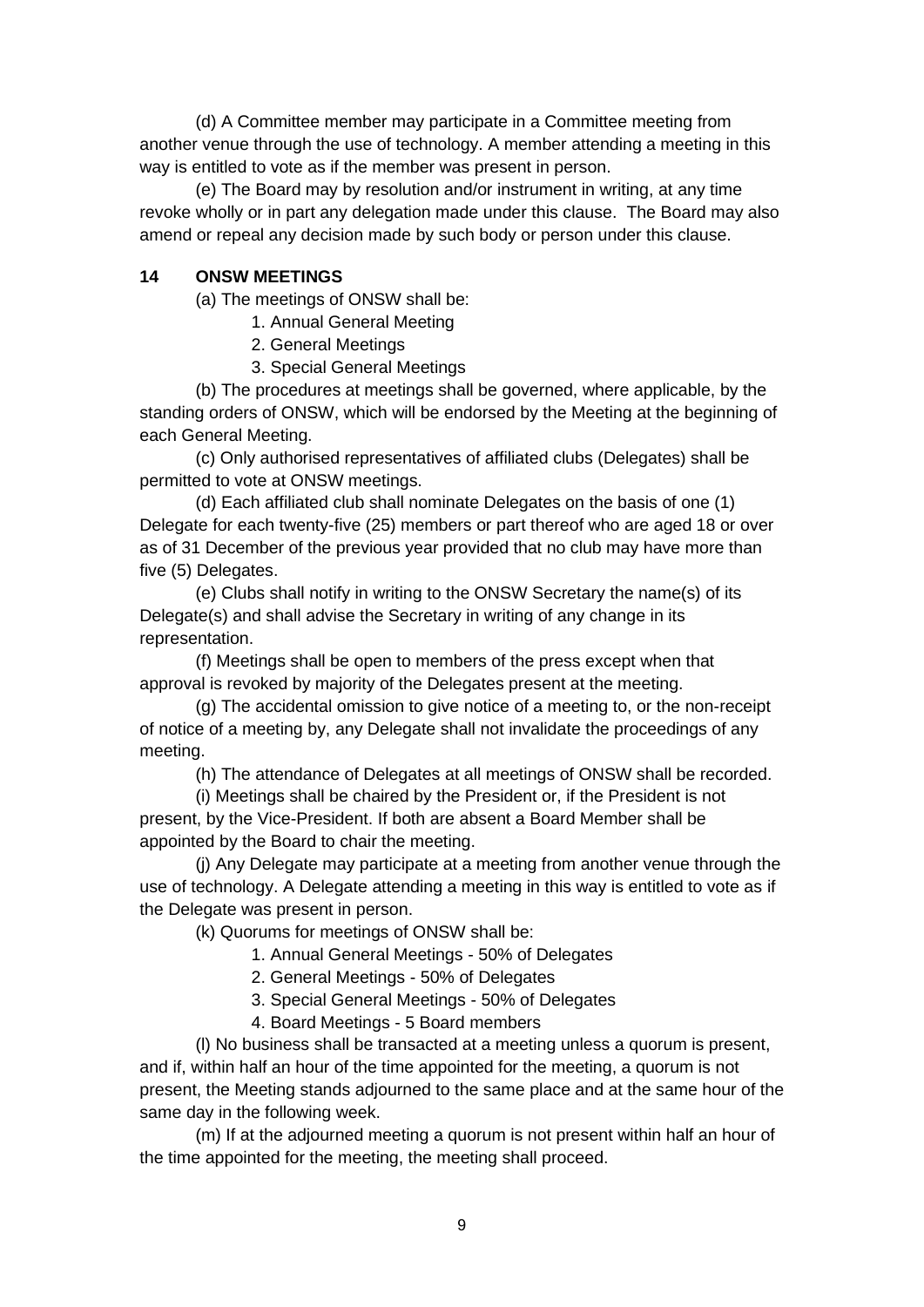# **15 ANNUAL GENERAL MEETING**

(a) The ONSW Annual General Meeting shall be held no later than six (6) months after the end of ONSW's financial year.

(b) Notice, in writing, of the date, venue and time of the Annual General Meeting together with any Notices of Motion or business papers shall be sent to all Delegates at least 14 days prior to such meeting.

(c) Business to be transacted at the Annual General Meeting shall be:

- 1. Minutes of the previous Annual General Meeting
- 2. Correspondence
- 3. Annual Report
- 4. Financial Statement and Auditor's Report
- 5. Election of Board Members
- 6. Other Elections, if required
- 7. Motions on Notice
- 8. General Business

# **16 GENERAL MEETINGS**

(a) ONSW General Meetings shall be held at a time on such a day and at a place as the Annual General Meeting or Board may decide.

(b) Notice, in writing, of the date, venue and time of a General Meeting shall be sent to all Delegates at least 14 days prior to such meeting.

- (c) The order of business of a General Meeting shall be:
	- 1. Minutes of previous General Meeting
	- 2. Correspondence
	- 3. Reports
	- 4. Motions on Notice
	- 5. General Business

(d) A member desiring to bring any business before a General Meeting may give notice in writing of that business to the Secretary who shall include that business in the next notice calling a General Meeting given after receipt of the notice from the member.

## **17 SPECIAL GENERAL MEETINGS**

(a) The Board at any time, or the President on the requisition of not less than six (6) Delegates, may convene a Special General Meeting through the Secretary.

(b) Delegates shall be given at least twenty-one (21) days' notice in writing of the date, venue and time of a Special General Meeting together with a statement of the proposed Special Resolution and any other business proposed to be transacted thereat.

# **18 VOTING AT ONSW MEETINGS**

(a) Delegates may vote in person or by proxy and shall be entitled to one vote per Delegate.

(b) Each Delegate shall be entitled to appoint another member as proxy by notice given to the Secretary prior to the meeting in respect of which the proxy is appointed.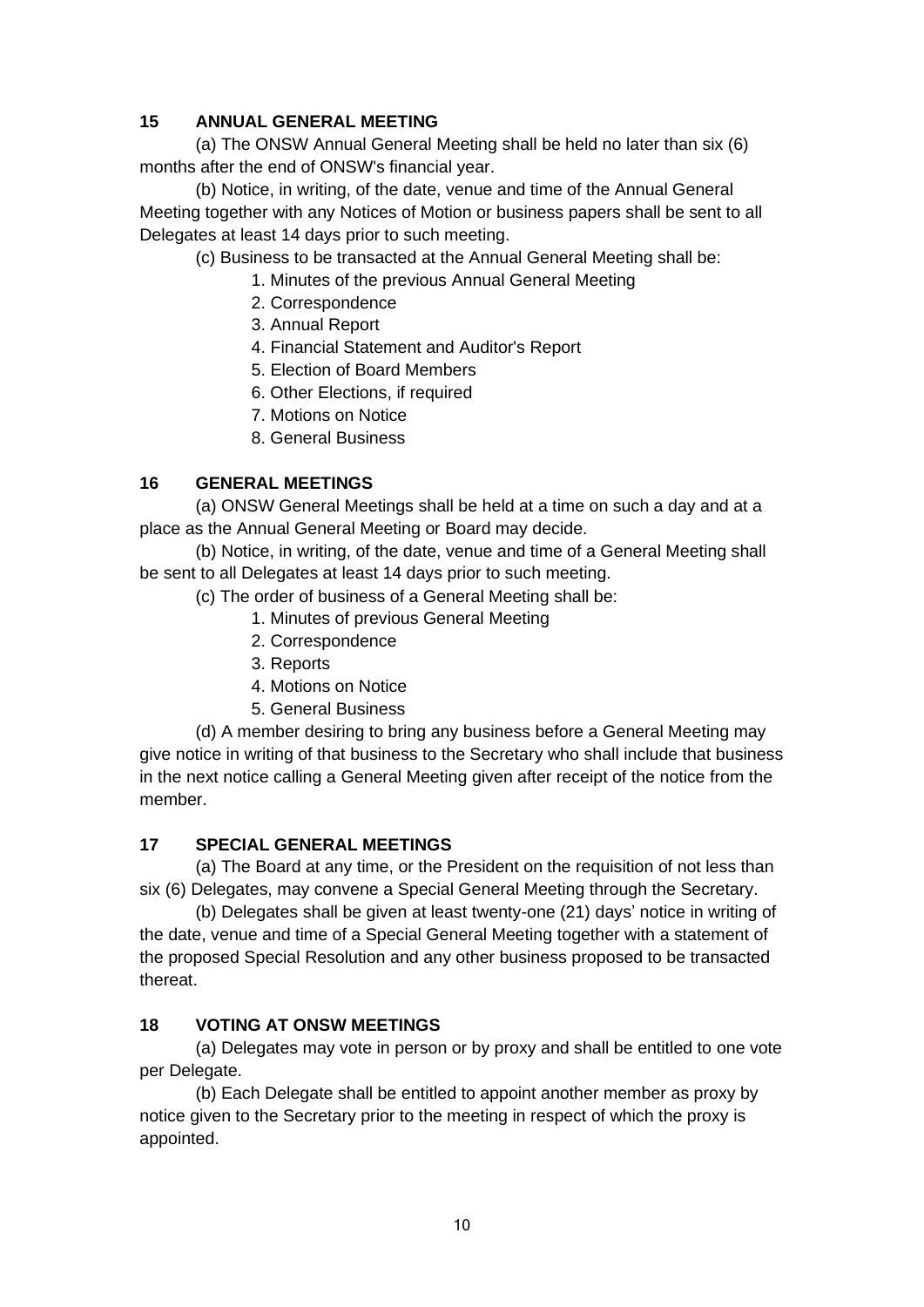(c) All motions that are ordinary resolutions shall be decided by the voices or by a show of hands by Delegates or their proxies in a deliberate vote and, in the event of an equality of votes, a casting vote by the Chairperson.

(d) Notwithstanding Sections 38 and 39 of the Act, any proposed ordinary or Special Resolution shall be voted upon at a General Meeting, and the alternative of a separate electronic vote or postal ballot shall not be used.

## **19 ALTERATION TO CONSTITUTION**

(a) This Constitution may be altered only by Special Resolution of ONSW at a Special General Meeting of ONSW.

(b) Notice of any motion to amend, add to, or repeal any provision of this Constitution shall be given in writing to the Secretary of ONSW signed by its proposer and seconder and shall specify the particular clause of the Constitution which it is proposed to amend, add to or repeal, the precise nature of the proposed alteration, and the reasons for the proposed change.

(c) Any such motion shall not be put to a meeting of ONSW unless a copy of the Notice of Motion, bearing the names of the proposer and seconder, has been sent to all Delegates at least twenty-one (21) days prior to such meeting clearly stating that the motion is a Special Resolution.

(d) Any such motion shall be adopted as a Special Resolution if seventy-five percent (75%) or more of those Delegates or proxies eligible to vote, vote for this adoption.

# **20 RESOLUTION OF INTERNAL DISPUTES**

The Board shall initially try to resolve any disputes between members (in their capacity as members) of ONSW and disputes between members and ONSW. If the Board cannot resolve any such dispute the dispute shall be referred to a community justice centre for mediation in accordance with the *Community Justice Centres Act* 1983.

## **21 DISCIPLINING OF MEMBERS**

- (1) A complaint may be made to the Board by any person that a member of ONSW:
	- (a) has refused or neglected to comply with a provision or provisions of this Constitution, or
	- (b) has wilfully acted in a manner prejudicial to the interests of ONSW.
- (2) The Board may refuse to deal with a complaint if it considers the complaint to be trivial or vexatious in nature.
- (3) If the Board decides to deal with the complaint, the Board:
	- (a) shall cause notice of the complaint to be served on the member concerned, and
	- (b) shall give the member at least 14 days from the time the notice is served within which to make submissions to the Board in connection with the complaint, and
	- (c) shall take into consideration any submissions made by the member in connection with the complaint.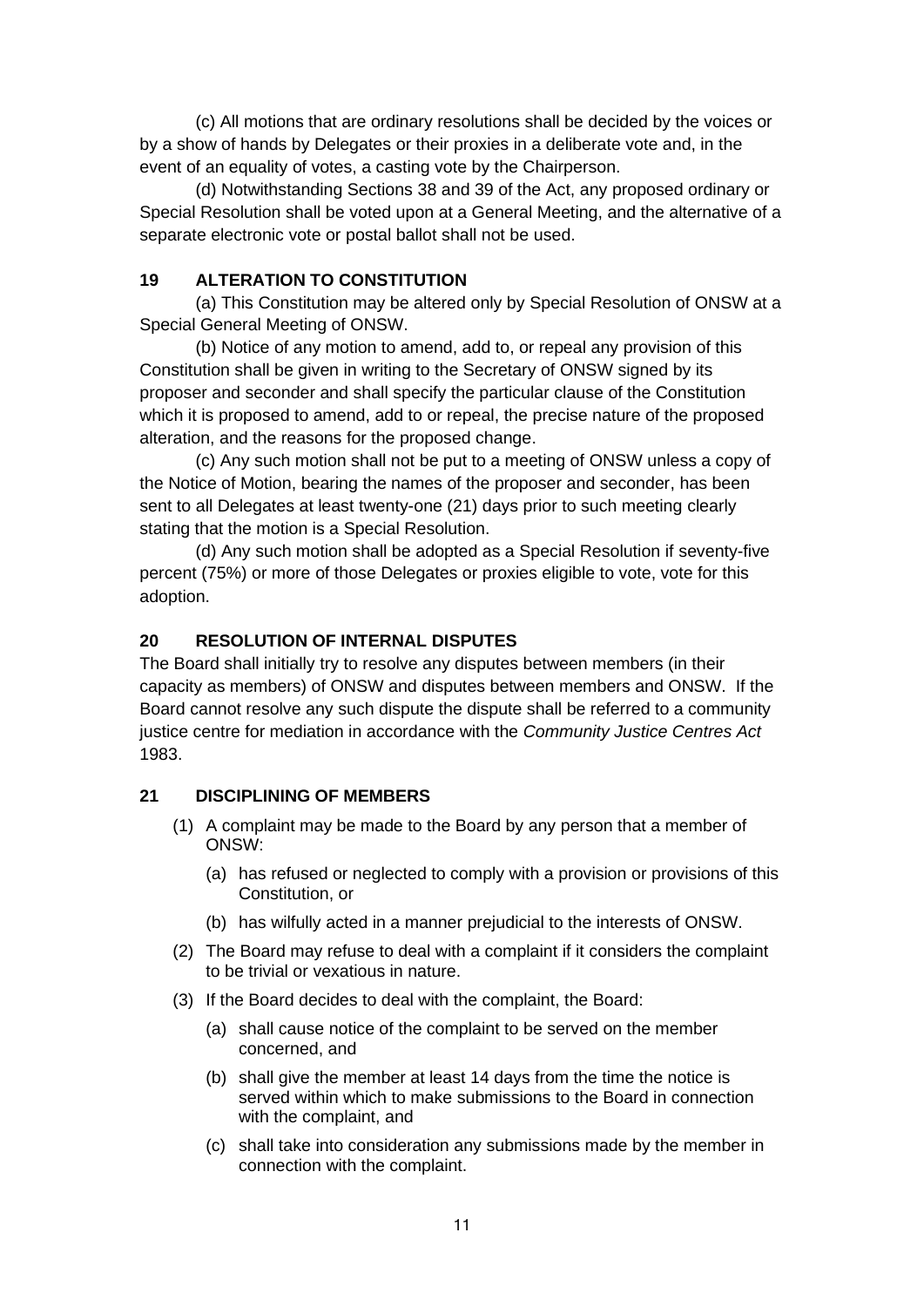- (4) The Board may, by resolution, expel the member from ONSW or suspend the member from membership of ONSW if, after considering the complaint and any submissions made in connection with the complaint, it is satisfied that the facts alleged in the complaint have been proved and the expulsion or suspension is warranted in the circumstances.
- (5) If the Board expels or suspends a member, the Secretary shall, within 7 days after the action is taken, cause written notice to be given to the member of the action taken, of the reasons given by the Board for having taken that action and of the member's right of appeal under clause 22.
- (6) The expulsion or suspension does not take effect:
	- (a) until the expiration of the period within which the member is entitled to appeal against the resolution concerned, or
	- (b) if within that period the member exercises the right of appeal, unless and until ONSW confirms the resolution under clause 22,

whichever is the later.

## **22 RIGHT OF APPEAL OF DISCIPLINED MEMBER**

- (1) A member may appeal to ONSW at a General Meeting against a resolution of the Board under clause 21, within 7 days after notice of the resolution is served on the member, by lodging with the Secretary a notice to that effect.
- (2) The notice may, but need not, be accompanied by a statement of the grounds on which the member intends to rely for the purposes of the appeal.
- (3) On receipt of a notice from a member under subclause (1), the Secretary shall notify the Board, which is to convene a General Meeting of ONSW to be held within 28 days after the date on which the Secretary received the notice.
- (4) At a General Meeting of ONSW convened under subclause (3):
	- (a) no business other than the question of the appeal is to be transacted, and
	- (b) the Board and the member shall be given the opportunity to state their respective cases orally or in writing, or both, and
	- (c) the members present are to vote by secret ballot on the question of whether the resolution should be confirmed or revoked.
- (5) The appeal is to be determined by a simple majority of votes cast by members of ONSW entitled to vote at General Meetings under clause 4(b).

#### **23 RELATIONSHIP WITH OA**

(a) ONSW is a member of Orienteering Australia Inc, (OA) and is recognised by OA as the controlling authority for the sport in New South Wales and subject to compliance with this Constitution and the OA Constitution shall continue to be so recognised and shall administer the sport in New South Wales in accordance with the objects.

(b) The Board shall appoint one or more members to represent ONSW at OA meetings, as required to meet the applicable OA rules.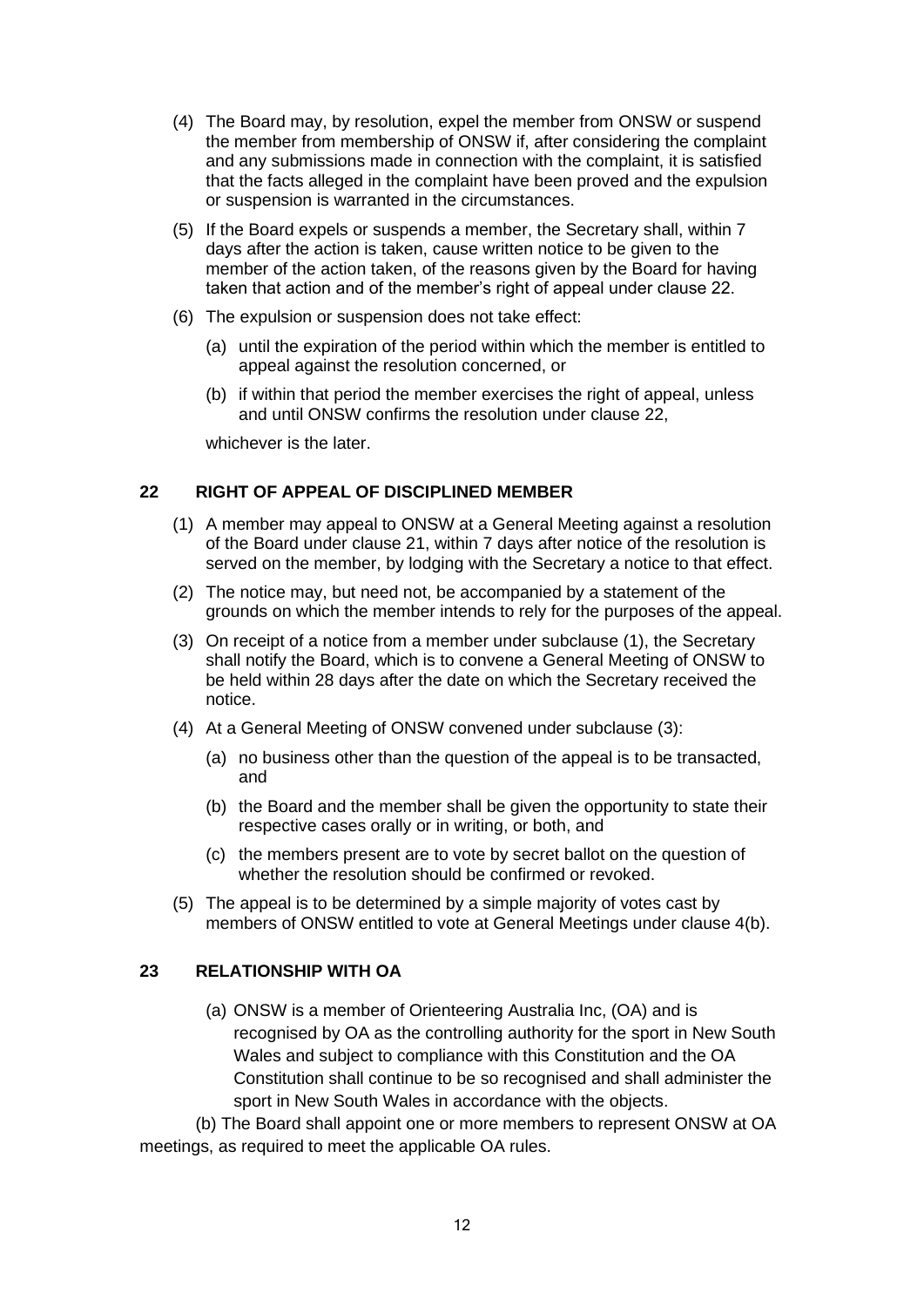(c) The Representative(s) should attend all OA General Meetings and report to the next Board meeting all matters appertaining to ONSW.

(d) When voting takes place at an OA meeting the ONSW Voting Delegate or Delegates shall follow any instructions from the Board.

# **24 FUNDS**

(a) ONSW funds shall be derived from membership fees, event sanctioning fees, grants, sponsorships, donations and such other sources as the Board determines.

(b) The financial year of ONSW shall begin on 1 January and end on 31 December of each year.

(c) ONSW funds shall be banked in the name of ONSW in an authorised deposit taking institution.

(d) All payments from the funds of ONSW shall be authorised by any two (2) of the following Board Members: President, Secretary, Finance Director and one other Board Member appointed by the Board.

(e) Subject to (c) and (d) above, the Finance Director shall invest and utilise the funds of ONSW in such manner as the Board may from time to time deem appropriate.

(f) The Board shall determine the annual membership fees. Discounted fees may be set for members or groups of members who satisfy particular criteria.

# **25 VISITORS**

(a) ONSW may admit visitors to, or exclude them from, ONSW Meetings.

(b) The Board may admit visitors to, or exclude them from, Board Meetings.

(c) Any visitor may address the meeting upon the invitation of the Chairperson.

(d) Visitors shall not be entitled to vote.

## **26 MEMBERS' LIABILITIES**

The liabilities of a member of ONSW to contribute towards the payment of the debts and liabilities of ONSW or the cost, charges and expenses of the winding up of ONSW are limited to the amount, if any, due or owing by the member to ONSW.

# **27 AUTHORISED SIGNATORIES**

(a) Documents can be executed if signed by two (2) authorised signatories.

(b) The Board shall appoint at least three (3) Board Members to act as authorised signatories. The Public Officer shall be an authorised signatory by virtue of the office.

(c) A record of authorised signatories shall be maintained to include for each person

- (i) name
- (ii) position
- (iii) date of appointment and date ceased, with reason.